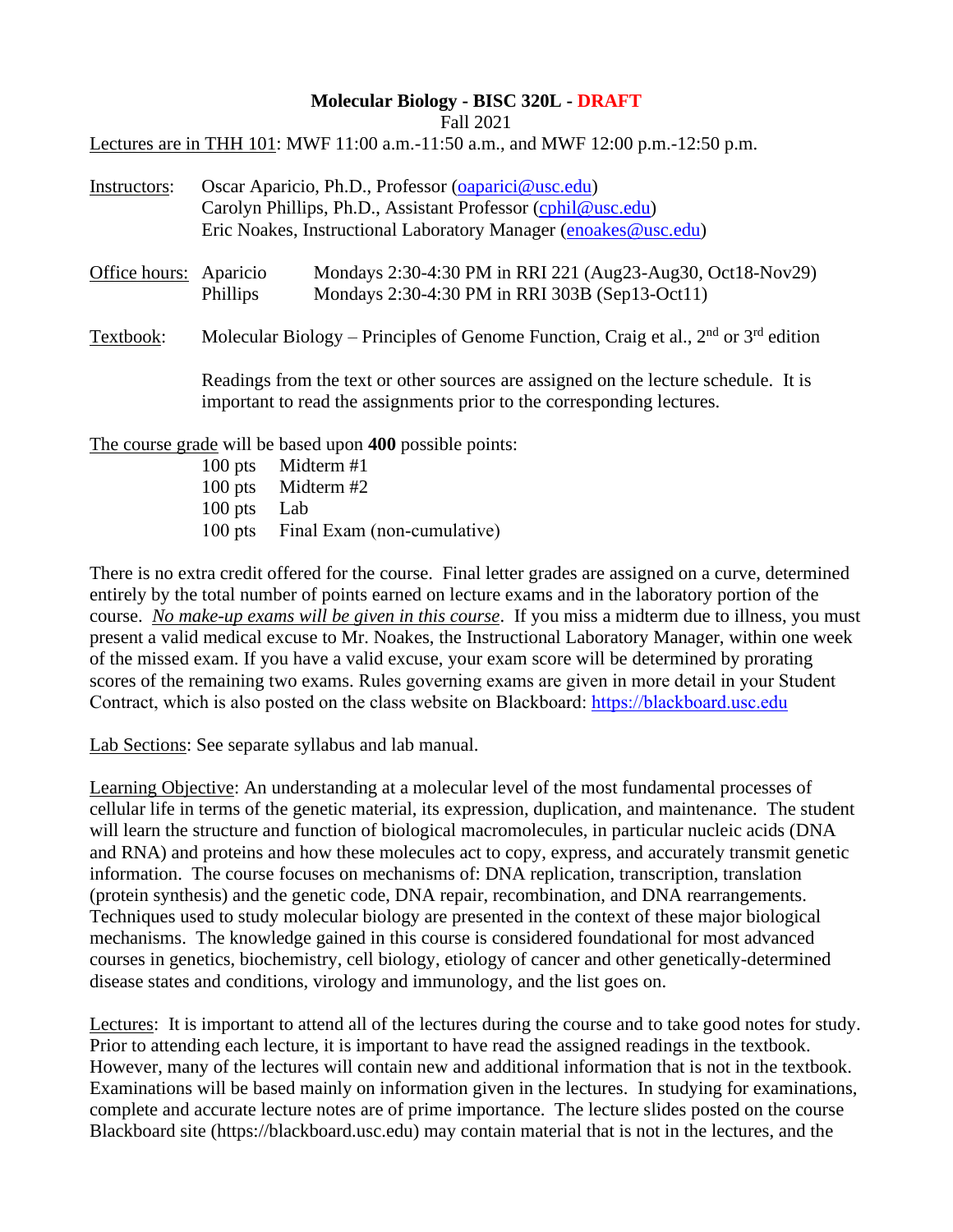lectures will often contain additional information that is not conveyed in the slides. Lecture attendance is essential. It may be necessary to make some adjustments in the syllabus during the semester.

| Date               | Reading assignment                          | Topics covered                                |  |  |
|--------------------|---------------------------------------------|-----------------------------------------------|--|--|
| Week 1             | Chap 1, 2, 19.1, 19.2                       | Introduction.                                 |  |  |
| Aug23-27           | Dr. Aparicio lecturing                      | Genomes and the flow of Biological            |  |  |
|                    |                                             | Information "Central Dogma", Biological       |  |  |
|                    |                                             | molecules                                     |  |  |
| Week 2             | Chap 2, 4 and 14.6, 14.7, 14.9,             | Biological molecules, Chromosome structure    |  |  |
| Aug30-             |                                             | and function                                  |  |  |
| Sep3               |                                             |                                               |  |  |
| Week 3             | Sep 6 is Labor Day                          | Transcription                                 |  |  |
| Sep8-10            | Chap 8                                      |                                               |  |  |
|                    | Dr. Phillips begins lecturing Wed Sep 8     |                                               |  |  |
| Week 4             | Chap 8 and 9                                | Transcription, regulation of transcription    |  |  |
| Sep13-17           |                                             |                                               |  |  |
| Week 5             | Chap 10                                     | RNA processing, splicing, editing, RNA-       |  |  |
| Sep20-24           | <b>Midterm 1 (Friday Sep 24) TENTATIVE!</b> | binding domains                               |  |  |
| Week 6             | Chap 11                                     | Translation and the ribosome                  |  |  |
| $Sep27-$           |                                             |                                               |  |  |
| Oct1               |                                             |                                               |  |  |
| Week 7             | Chap $(12)$ and 13                          | (Regulation of translation), regulatory RNAs, |  |  |
| $Oct4-8$           |                                             | small RNAs                                    |  |  |
| Week 8             | Chap 3 and 5                                | Chemical Basis of Life and Cell Cycle         |  |  |
| Oct11,13           | Dr. Aparicio begins lecturing Mon Oct 11    |                                               |  |  |
|                    | Oct 15 is Fall Recess                       |                                               |  |  |
| Week 9             | Chap 6                                      | <b>DNA</b> Replication                        |  |  |
| Oct18-22           |                                             |                                               |  |  |
| Week 10            | Chap 6 and 19.3, 19.4, 19.8                 | DNA Replication, DNA Sequencing,              |  |  |
| Oct25-29           | Chap 7                                      | Polymerase Chain Reaction (PCR),              |  |  |
|                    | <b>Midterm 2 (Friday Oct 29) TENTATIVE!</b> | <b>Chromosome Segregation</b>                 |  |  |
| Week 11            | Chap 15                                     | Types of damages and repair pathways          |  |  |
| $Nov1-5$           |                                             | (MMR, Direct Reversal, BER)                   |  |  |
| Week 12            | Chap 15                                     | Types of damages and repair pathways          |  |  |
| Nov8-12            |                                             | (NER, TLS), cellular responses to DNA         |  |  |
|                    |                                             | damage, DSB repair                            |  |  |
| Week 13            | Chap 16 and 19.13                           | Homologous recombination                      |  |  |
| Nov15-19           |                                             |                                               |  |  |
| Week 14            | Chap 16                                     | Regulation of Homologous Recombination,       |  |  |
| Nov22              | Nov 24-26 is Thanksgiving Holiday           | HR proteins, meiotic recombination            |  |  |
| Week 15            | Chap 17                                     | Transposons, site-specific recombination,     |  |  |
| Nov29-             |                                             | VDJ recombination                             |  |  |
| Dec <sub>3</sub>   |                                             |                                               |  |  |
| Dec 13             | Final Exam - The final exam is NOT held     |                                               |  |  |
| 4:30 <sub>pm</sub> | on the regular time and date in the course  |                                               |  |  |
|                    | catalogue                                   |                                               |  |  |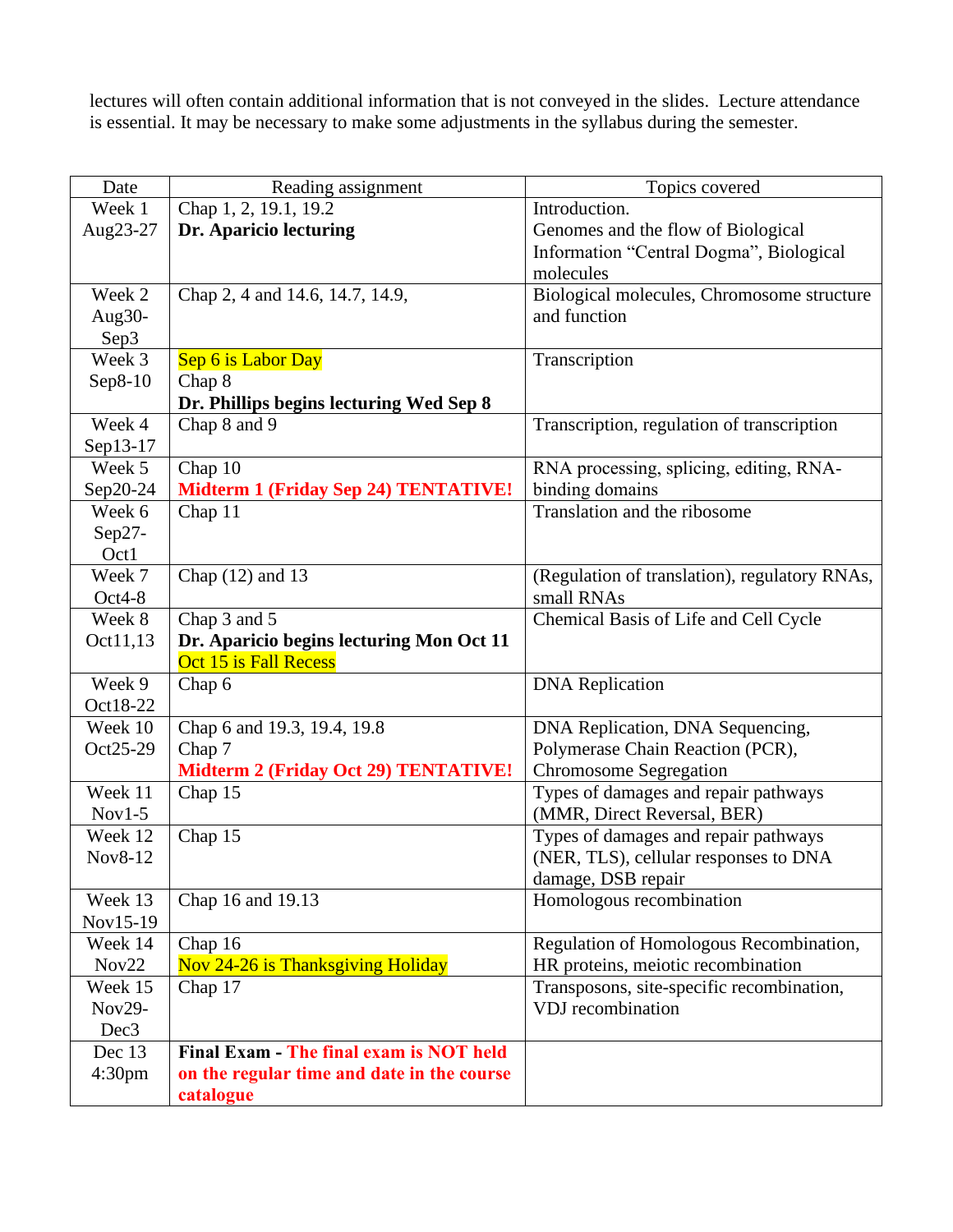## **Statement on Academic Conduct and Support Systems**

## **Academic Conduct:**

Plagiarism – presenting someone else's ideas as your own, either verbatim or recast in your own words – is a serious academic offense with serious consequences. Please familiarize yourself with the discussion of plagiarism in SCampus in Part B, Section 11, "Behavior Violating University Standards" [policy.usc.edu/scampus-part-b.](https://policy.usc.edu/scampus-part-b/) Other forms of academic dishonesty are equally unacceptable. See additional information in SCampus and university policies on scientific misconduct, [policy.usc.edu/scientific-misconduct.](http://policy.usc.edu/scientific-misconduct)

### **Support Systems:**

*Student Health Counseling Services - (213) 740-7711 – 24/7 on call* [engemannshc.usc.edu/counseling](https://engemannshc.usc.edu/counseling/)

Free and confidential mental health treatment for students, including short-term psychotherapy, group counseling, stress fitness workshops, and crisis intervention.

#### *National Suicide Prevention Lifeline - 1 (800) 273-8255 – 24/7 on call* [suicidepreventionlifeline.org](http://www.suicidepreventionlifeline.org/)

Free and confidential emotional support to people in suicidal crisis or emotional distress 24 hours a day, 7 days a week.

*Relationship and Sexual Violence Prevention Services (RSVP) - (213) 740-4900 – 24/7 on call* [engemannshc.usc.edu/rsvp](https://engemannshc.usc.edu/rsvp/)

Free and confidential therapy services, workshops, and training for situations related to gender-based harm[.](https://engemannshc.usc.edu/rsvp/)

## *Office of Equity and Diversity (OED) | Title IX - (213) 740-5086* [equity.usc.edu,](https://equity.usc.edu/) [titleix.usc.edu](http://titleix.usc.edu/)

Information about how to get help or help a survivor of harassment or discrimination, rights of protected classes, reporting options, and additional resources for students, faculty, staff, visitors, and applicants. The university prohibits discrimination or harassment based on the following protected characteristics: race, color, national origin, ancestry, religion, sex, gender, gender identity, gender expression, sexual orientation, age, physical disability, medical condition, mental disability, marital status, pregnancy, veteran status, genetic information, and any other characteristic which may be specified in applicable laws and governmental regulations[.](http://sarc.usc.edu/)

*Bias Assessment Response and Support - (213) 740-2421*

[studentaffairs.usc.edu/bias-assessment-response-support](https://studentaffairs.usc.edu/bias-assessment-response-support/)

Avenue to report incidents of bias, hate crimes, and microaggressions for appropriate investigation and response[.](https://studentaffairs.usc.edu/bias-assessment-response-support/)

*The Office of Disability Services and Programs - (213) 740-0776* [dsp.usc.edu](http://dsp.usc.edu/)

Support and accommodations for students with disabilities. Services include assistance in providing readers/notetakers/interpreters, special accommodations for test taking needs, assistance with architectural barriers, assistive technology, and support for individual needs[.](http://dsp.usc.edu/)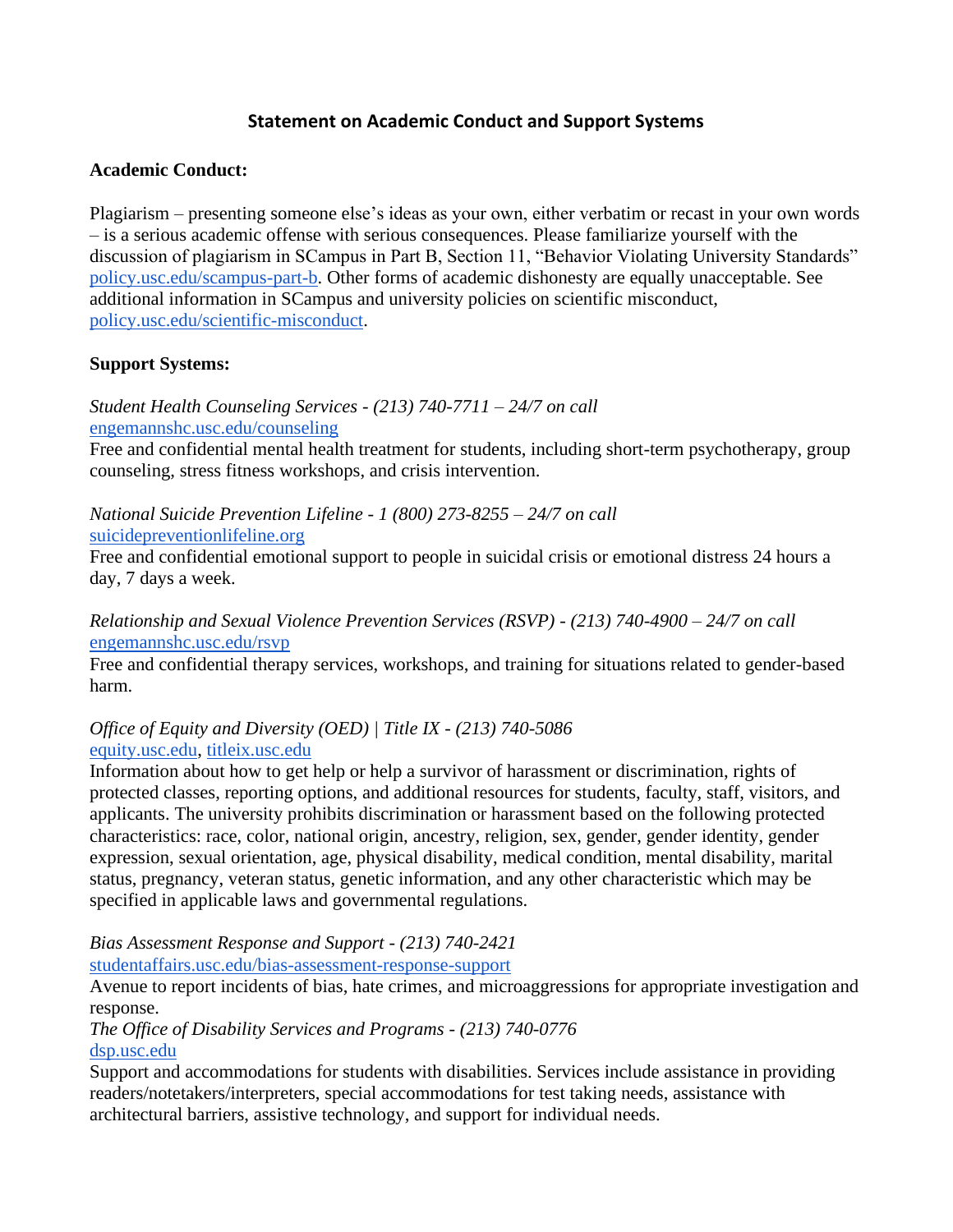*USC Support and Advocacy - (213) 821-4710* [studentaffairs.usc.edu/ssa](https://studentaffairs.usc.edu/ssa/)

Assists students and families in resolving complex personal, financial, and academic issues adversely affecting their success as a student[.](https://studentaffairs.usc.edu/ssa/)

*Diversity at USC - (213) 740-2101* [diversity.usc.edu](https://diversity.usc.edu/)

Information on events, programs and training, the Provost's Diversity and Inclusion Council, Diversity Liaisons for each academic school, chronology, participation, and various resources for students.

*USC Emergency - UPC: (213) 740-4321, HSC: (323) 442-1000 – 24/7 on call* [dps.usc.edu,](http://dps.usc.edu/) [emergency.usc.edu](http://emergency.usc.edu/)

Emergency assistance and avenue to report a crime. Latest updates regarding safety, including ways in which instruction will be continued if an officially declared emergency makes travel to campus infeasible.

*USC Department of Public Safety - UPC: (213) 740-6000, HSC: (323) 442-120 – 24/7 on call*  [dps.usc.edu](http://dps.usc.edu/)

Non-emergency assistance or information.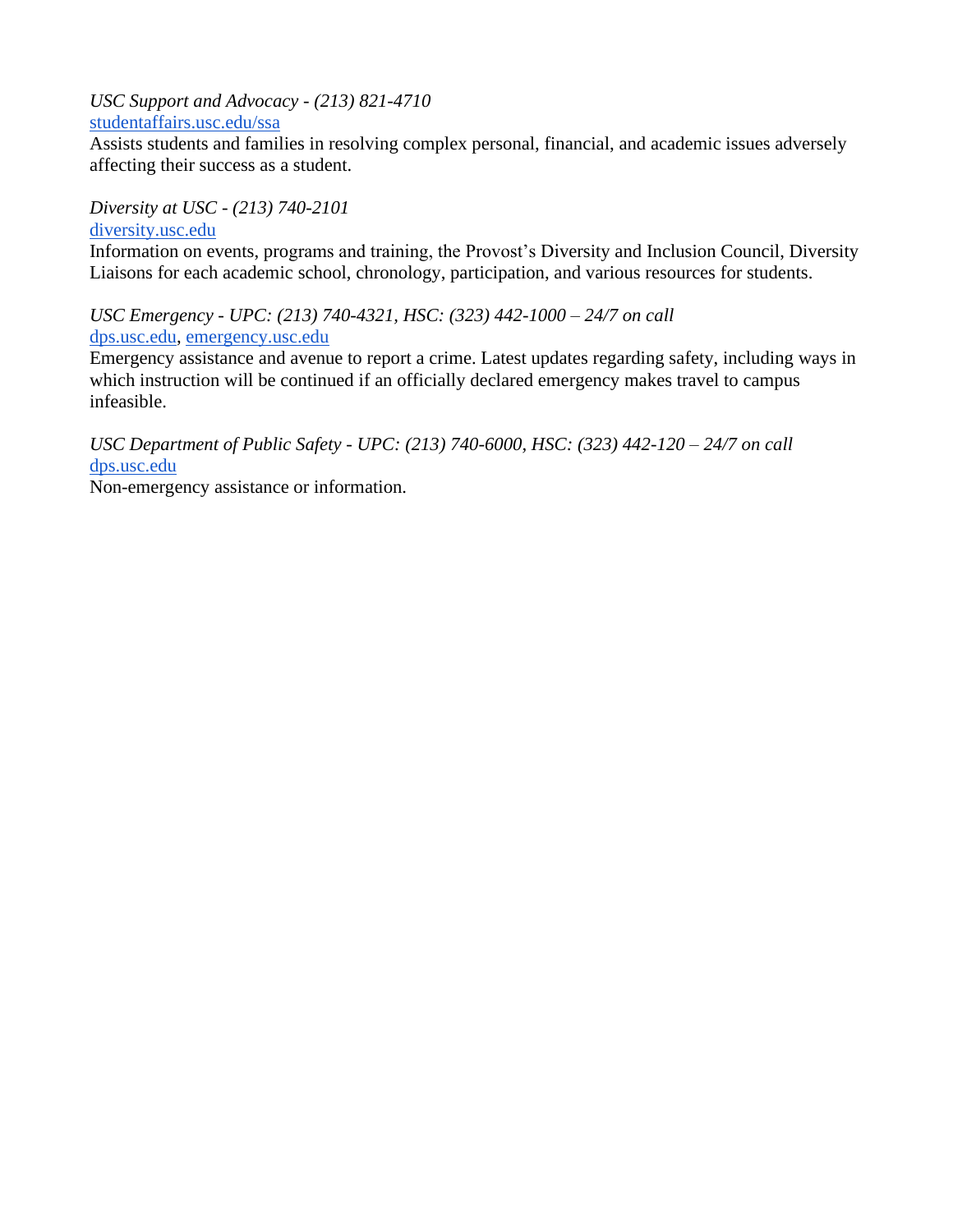## **BISC-320L – Molecular Biology Laboratory**

## **Syllabus and Schedule – Fall 2021**

## INSTRUCTIONAL LABORATORY MANAGER

Eric Noakes, M.S. (He/Him/His) Office: ZHS 353 E-mail: [enoakes@usc.edu](mailto:enoakes@usc.edu)

#### LABORATORY INSTRUCTORS

Please see the 'Contacts' tab on the laboratory Blackboard site.

#### BLACKBOARD CONTENT

Lab materials will be available online through Blackboard. This includes course materials like the syllabus and lab manual, announcements, lab presentation slides, quizzes, and grades. It is your responsibility to keep up with the content on Blackboard. For your convenience, an overview announcement will be made every Friday at 5:00pm to outline everything happening the following week. You will use your USC e-mail username and password to access Blackboard at this link: [https://blackboard.usd.edu.](https://blackboard.usd.edu/) If you have technical issues please contact: [blackboard@usc.edu.](mailto:blackboard@usc.edu)

#### REQUIRED LABORATORY SUPPLIES

- 1. Carbon Copy Laboratory Notebook
- 2. Lab Coat
- 3. Lab Safety Goggles
- 4. Fine Point Permanent Marker

#### ATTENDANCE

You are required to attend all weekly laboratory sessions in your registered section. You should remain for the entire lab session or until you are excused by your laboratory instructor. Appointments that will interfere with your regularly scheduled lab section should not be made.

#### LABORATORY POINT DISTRIBUTION

Formal Lab Report – 30 points Lab Final – 30 points

Course Contract – 1 point Academic Dishonesty Tutorial – 1 point Quizzes – 8 points (8 x 1 point each) Post-Labs – 30 points (4 x 7.5 points each)

Total – 100 points (25% of total course grade)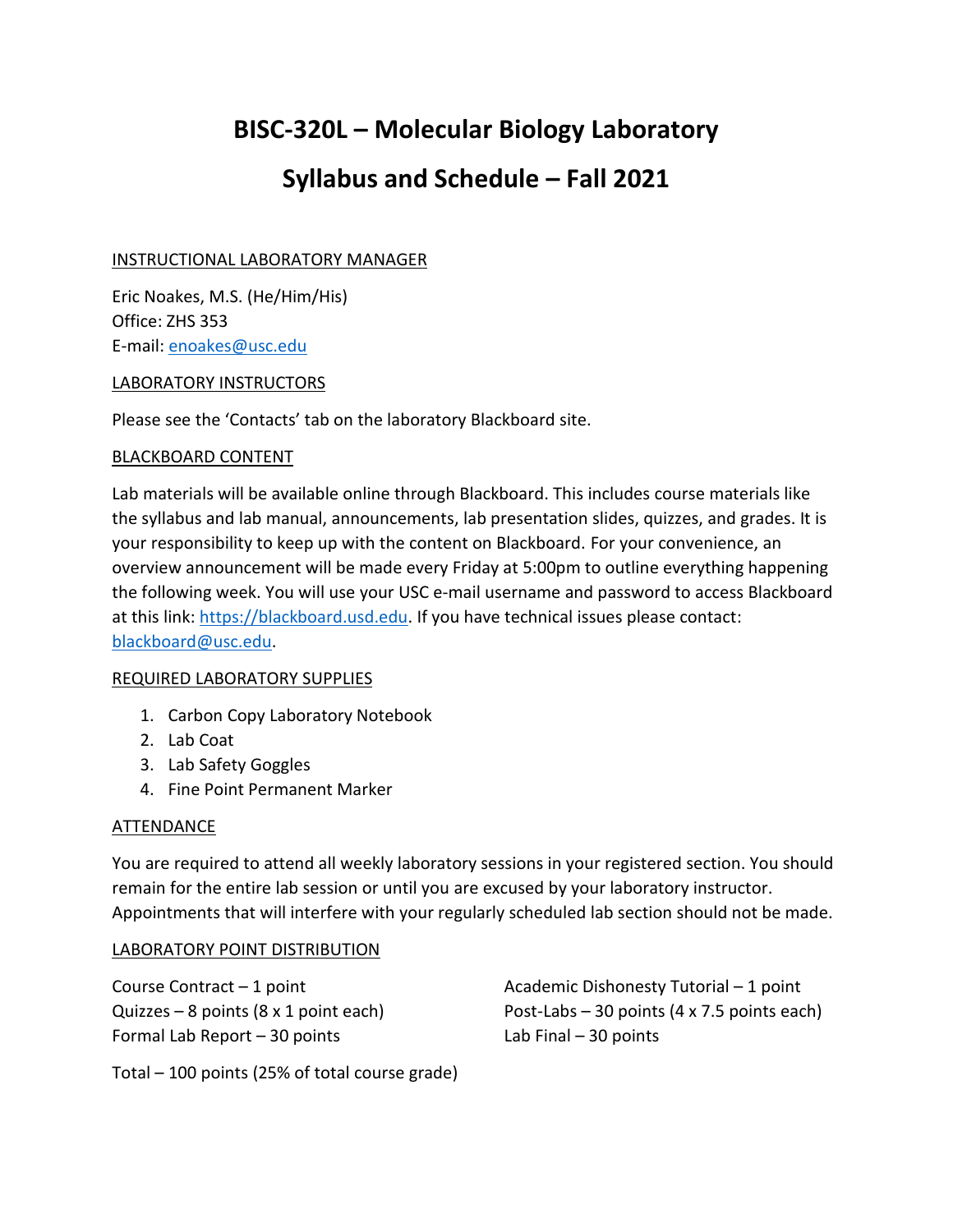## **Laboratory Policies**

#### DURING LAB

You will be expected to come dressed in appropriate attire. All students should be wearing closed-toe shoes. No shorts should be worn in the lab. All students must wear a lab coat and other proper personal protective equipment (PPE) while inside the lab. If you are not dressed in proper attire you will be denied entry to the lab.

You should come to lab fully prepared for the experiment at hand. This means you should review the experiment background and protocols ahead of time and bring the printed lab manual chapter to each lab (or at least write the procedure in your lab notebook).

Students are expected to participate in the experiments, clean-up, and disposal of waste for every lab. In the instance that a lab station is left unsatisfactory, 10 points will be deducted from your overall grade, per occurrence. If the source of a violation cannot be determined, 10 points will be deducted from the entire class. It is everyone's responsibility to ensure the lab is maintained in a safe and clean manner.

#### LAB MAKE-UP OR SUBSTITUTION

If you miss your regular lab due to a serious illness or emergency which prevents you from attending school, you may attend another open lab section within the same week. We cannot offer make-up labs outside of the regularly scheduled lab sessions. Contact the instructional laboratory manager within 24 hours of your missed lab to make arrangements for make-up of missed content.

If you need to make a lab substitution due to an unforeseen event or religious holiday, contact the instructional laboratory manager at least 48 hours in advance to get approval. Space cannot be guaranteed in other lab sections, so the more notice the better.

Documentation will be required for all make-ups and substitutions. A valid excuse must include contacts for verification purposes. Students who visit the USC Engmann Health Center should fill out an 'Authorization for Disclosure of Medical Information' form and include Eric Noakes under the list of professors. The clinician will be contacted for verification, but no personal medical information will be discussed.

#### COURSE CONTRACT AND ACADEMIC DISHONESTY TUTORIAL

You must read and digitally sign the course contract and then submit it through Blackboard. You must also complete the academic dishonesty tutorial provided by the USC Libraries and submit a screenshot of the certificate of completion through Blackboard. Both are due by the end of the first week of labs. These represent an agreement to remain accountable to all university, department, and course policies for the duration of the semester, and cover both the lecture and lab portions of the course.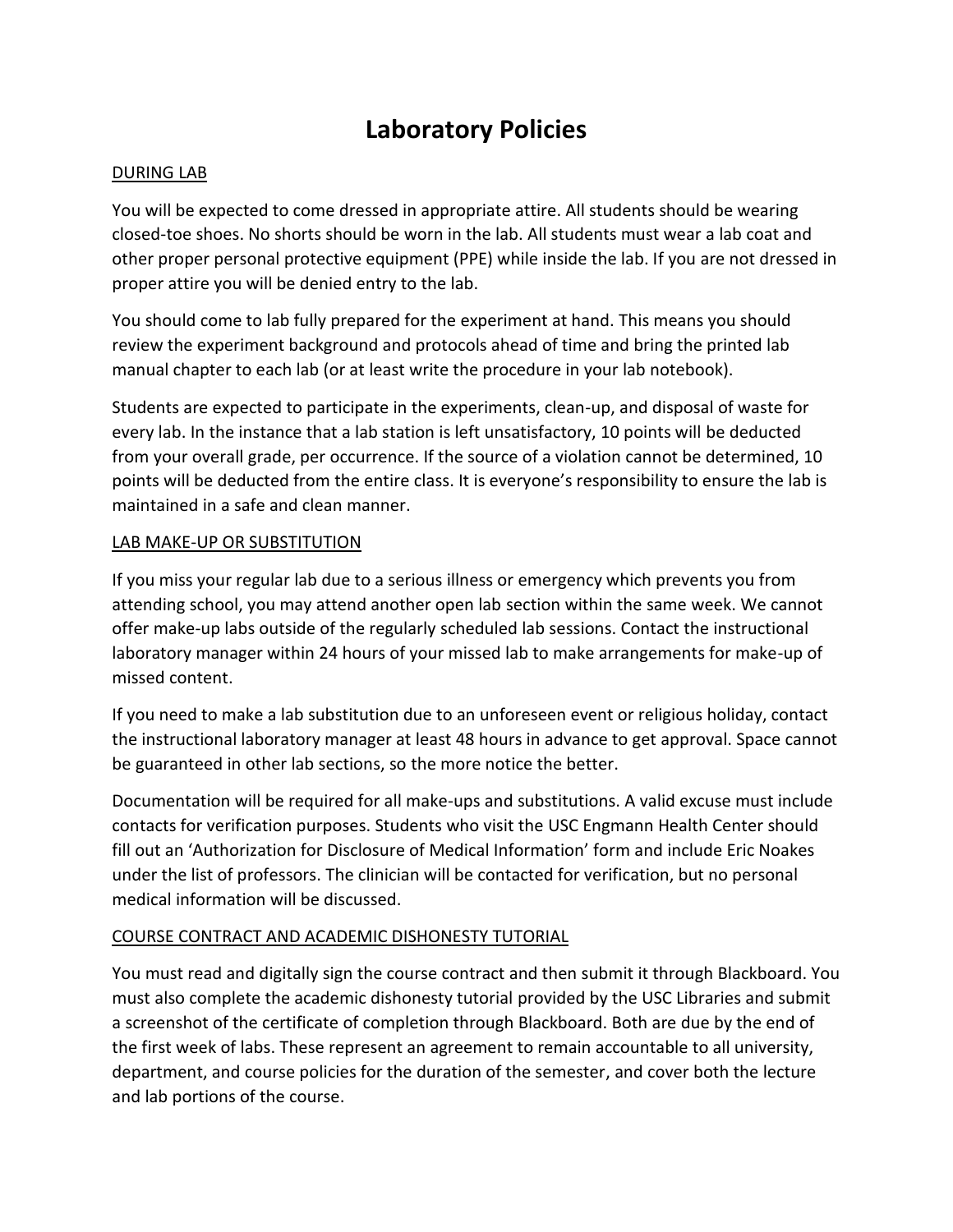## LAB QUIZZES

Pre-lab quizzes will be posted each Friday at 5:00pm prior to the lab it covers. You will be quizzed on all labs except 1 and 10. Quizzes will cover content from the lab manual and lab presentation slides, which will also be posted Friday at 5:00pm. You have unlimited attempts to complete each 15-minute quiz and only your highest score will be recorded. Each quiz must be completed by Monday at 5:00pm and is worth 1 point.

## POST-LABS

You will submit four post-lab reports worth 7.5 points each for labs 2, 3, 5, and 6. Each post-lab report is due at the beginning of the lab period during the week indicated in the lab schedule. Post-lab reports should be written in your carbon copy lab notebook and follow the format provided in the lab manual. The only computer-generated items acceptable in the post-lab reports are tables and graphs, which should be printed and pasted onto your lab notebook pages. Please staple your lab notebook pages together when turning them in.

Late post-lab reports will receive a 20%-point deduction for every 24-hour period following the deadline. Unexcused absences from a lab will forfeit your eligibility to receive points for the corresponding post-lab report.

#### FORMAL LAB REPORT

You will be required to write a formal lab report covering labs 2-9. The formal lab report is due at the beginning of the lab period during the week indicated in the lab schedule and is worth 30 points. You must submit your formal lab report both physically printed and handed to your lab instructor as well as online through the TurnItIn link on Blackboard. Both formats must be submitted by the deadline to be considered on-time. Late formal lab reports will receive a 30% point reduction if submitted later in the day it is due. No formal lab reports will be accepted after the day it is due, no exceptions.

## LAB FINAL EXAM

At the end of the semester there will be a lab practical final exam which will test your understanding of the topics and experimental procedures covered in the laboratory sessions. Further details on the lab final can be found in the lab manual. The lab make-up policies outlined above will apply to the lab final exam as well.

#### GRADES

All lab grades will be posted on Blackboard within one week of their deadlines. It is your responsibility to notify your lab instructor of any grading errors within one week of their posting. The laboratory section will account for 25% of your total grade in the course.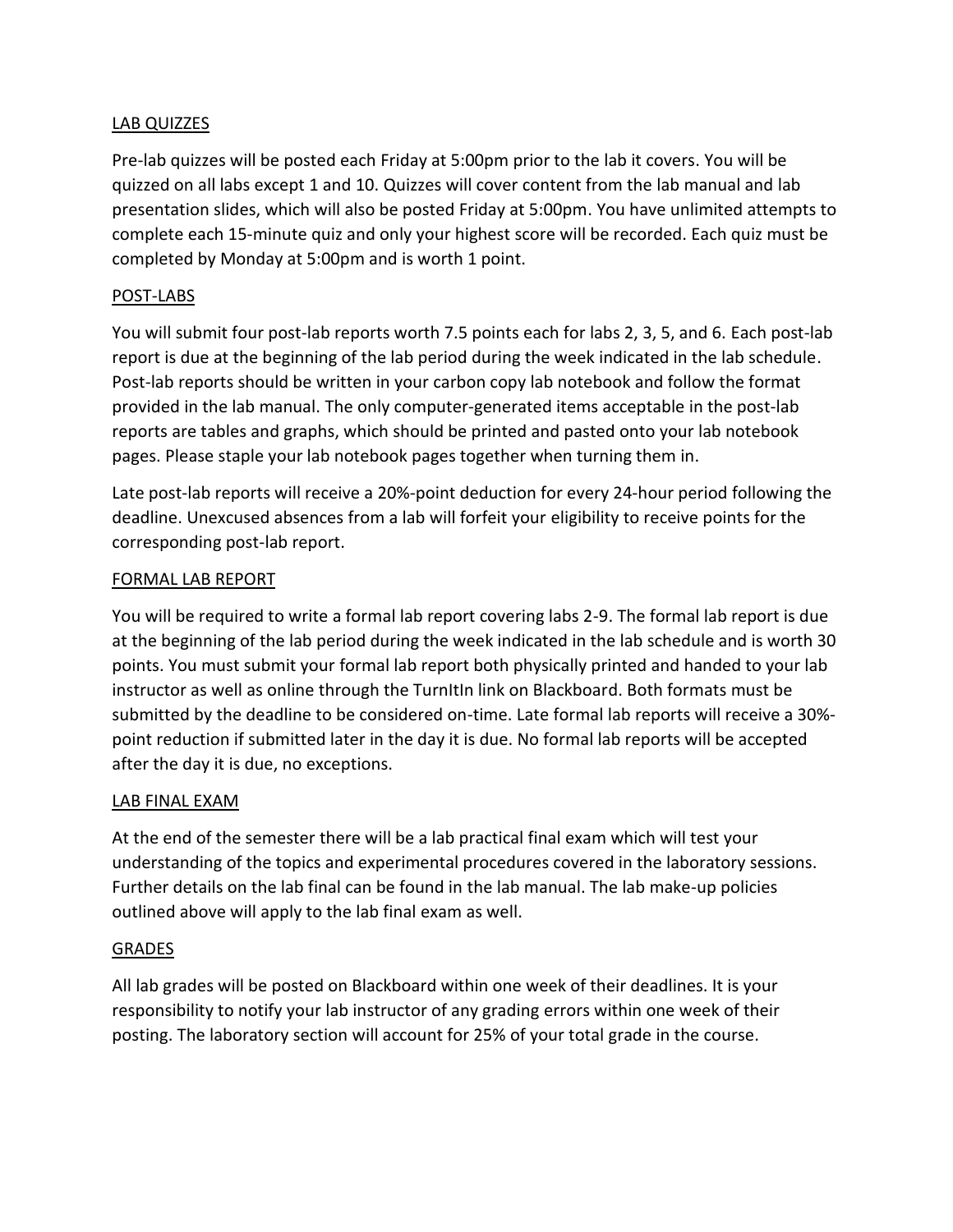## E-MAIL ETTIQUETTE

Please include your 5-digit lab section number in the subject line when contacting your lab instructors or the instructional laboratory manager. This will expedite any actions needed.

#### DSP ACCOMMODATIONS

Any student requesting academic accommodations must register with Disability Services and Programs (DSP) each semester. A letter of verification for approved accommodations can be obtained from DSP. Please submit a copy of this letter to the instructional laboratory manager as early in the semester as possible and at least one week prior to an eligible exam for consideration.

#### ADJUSTMENTS

It may be necessary to make adjustments to the syllabus and schedule during the semester. You are responsible for keeping up with all announcements posted on Blackboard, which will detail any changes if needed. You may adjust the Blackboard notification settings to ensure you don't miss anything. See the following link for instructions on this:

[https://help.blackboard.com/Learn/Student/Stay\\_in\\_the\\_Loop/Notifications.](https://help.blackboard.com/Learn/Student/Stay_in_the_Loop/Notifications)

### LAB SCORE NORMALIZATION

Lab scores may be normalized at the end of the semester to correct for differences in grading between the lab instructors.

## COVID-19 PROTOCOLS

Students must remain compliant with any and all COVID-19 safety protocols outlined by federal, state, local, and university policies. Keep in mind that these policies will evolve with the changing conditions of the COVID-19 pandemic and may include social distancing, the use of face coverings at all times, and regular COVID testing, among others.